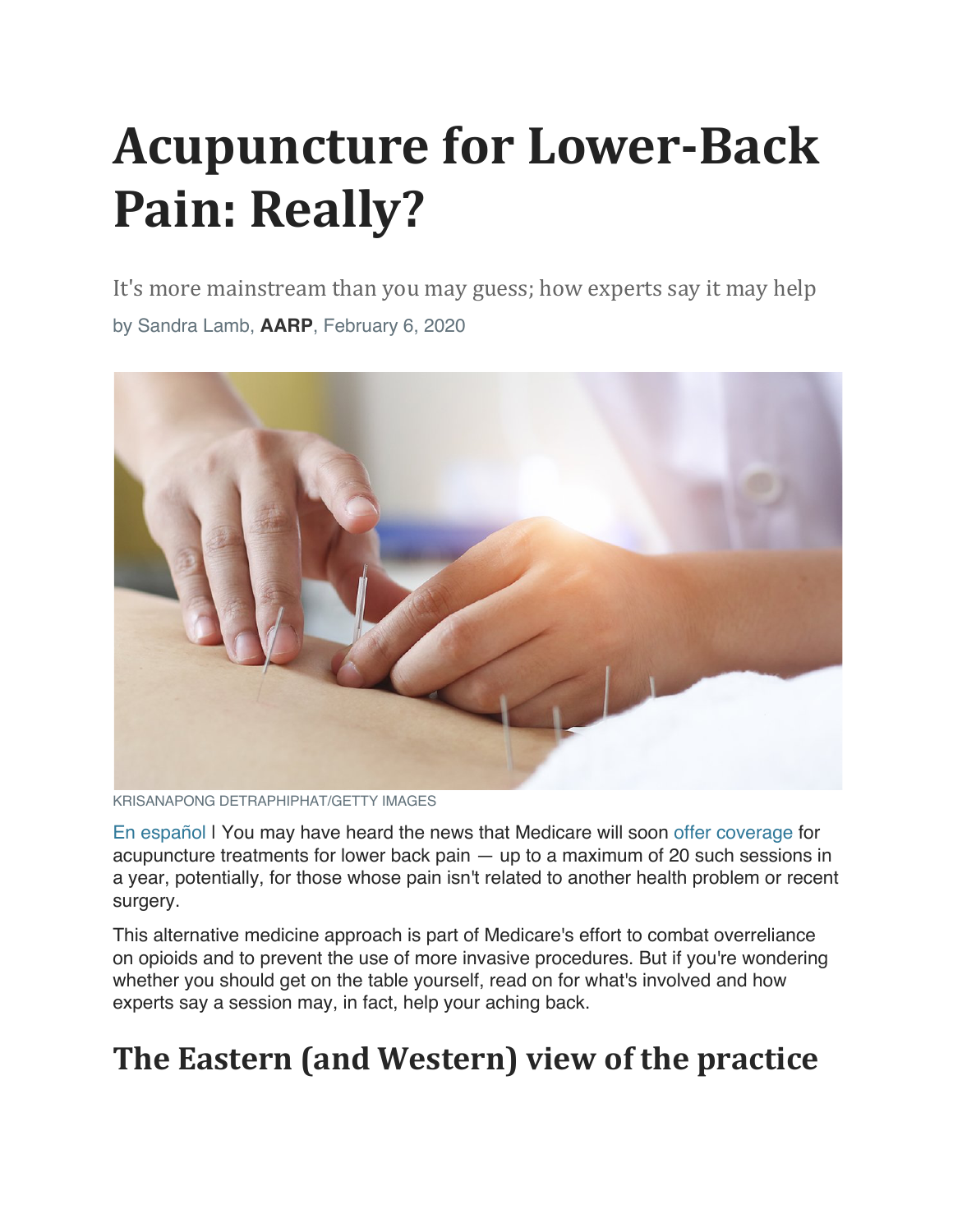The practice of acupuncture — used on all kinds of ailments — dates back thousands of years in traditional Chinese medicine and is based on the belief that energy in the body flows along pathways, called meridians. Blockages to this flow, the thinking goes, cause illness, while inserting hair-thin needles into the body at specific points ("acupoints") along these pathways can unblock and restore the body's balance and energy flow.

Western medicine explains acupuncture as a possible stimulant to the nervous system, signaling the body to release things such as endorphins, immune system cells, opioids, neurotransmitters and neurohormones, which help to restore physical and emotional wellness. There is also evidence that acupuncture may influence involuntary central nervous functions, such as blood pressure, blood flow and the body's temperature regulation, notes Joseph Audette, M.D., an assistant professor at Harvard Medical School. His own research indicates "acupuncture may have some influence on reducing normal brain response to chronic pain." When the body experiences chronic pain, he explains, the central nervous system becomes sensitized, sometimes reacting to stimuli that are no longer actually there. "Acupuncture can reverse that."

Other studies suggest a placebo effect from acupuncture, indicating that our own mind — convinced the procedure is working — dials down the pain signals on its own.

#### **When to consider a session**

"Typically, if a patient isn't getting better — if back pain has persisted for three months or so — then acupuncture or other nonpharmacological therapies should be considered," says Karen Sherman, senior investigator at Kaiser Permanente Washington Health Research Institute in Seattle.

The American College of Physicians recommended a similar approach back in 2017, when it advised doctors to treat patients with low-back pain with nondrug therapies that included "superficial heat, massage, acupuncture, or spinal manipulation."

## **Using the treatment for low back pain in particular**

Both Sherman and fellow senior scientific investigator Daniel Cherkin note that from their study of 638 adults with chronic low-back pain, one of the biggest done in the U.S., patients who received acupuncture improved significantly more than the adults who did not. Specifically, about 60 percent of patients who received acupuncture improved, compared with 39 percent of patients who received the standard care, without acupuncture. Research from the National Institutes of Health has also shown positive results with using acupuncture to reduce lower-back pain in particular. "Of course, it's not for everybody," Sherman says. "Nothing has a benefit for everybody. But it does have a clinically important benefit for patients compared to usual care."